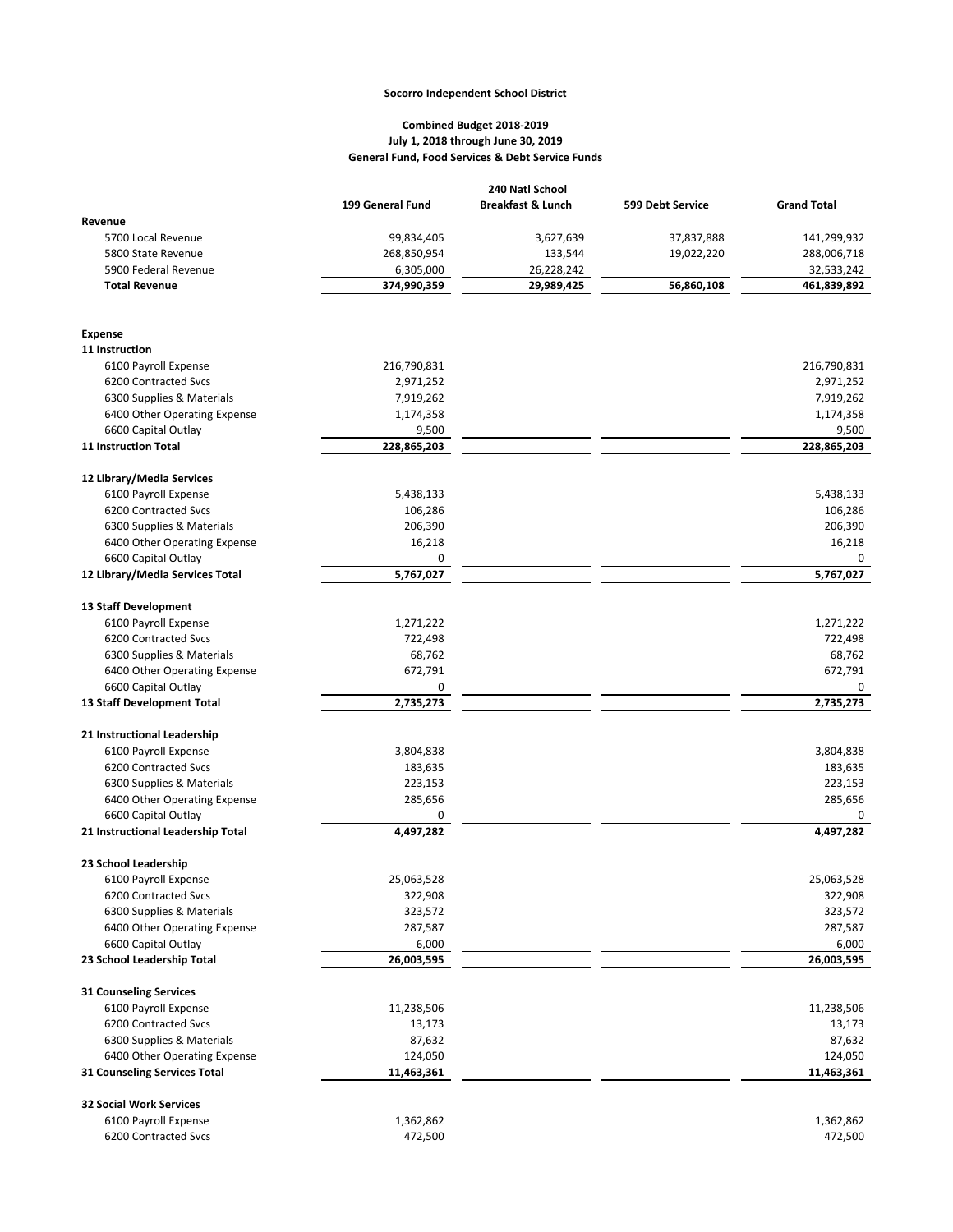|                                        |                  | 240 Natl School              |                  |                    |
|----------------------------------------|------------------|------------------------------|------------------|--------------------|
|                                        | 199 General Fund | <b>Breakfast &amp; Lunch</b> | 599 Debt Service | <b>Grand Total</b> |
| 6300 Supplies & Materials              | 300              |                              |                  | 300                |
| 6400 Other Operating Expense           | 0                |                              |                  | 0                  |
| <b>32 Social Work Services Total</b>   | 1,835,662        |                              |                  | 1,835,662          |
| 33 Health Services                     |                  |                              |                  |                    |
| 6100 Payroll Expense                   | 4,340,467        |                              |                  | 4,340,467          |
| 6200 Contracted Svcs                   | 243,700          |                              |                  | 243,700            |
| 6300 Supplies & Materials              | 83,951           |                              |                  | 83,951             |
| 6400 Other Operating Expense           | 10,650           |                              |                  | 10,650             |
| 6600 Capital Outlay                    | 0                |                              |                  | 0                  |
| <b>33 Health Services Total</b>        | 4,678,768        |                              |                  | 4,678,768          |
| <b>34 Student Transportation</b>       |                  |                              |                  |                    |
| 6100 Payroll Expense                   | 12,505,631       |                              |                  | 12,505,631         |
| 6200 Contracted Svcs                   | 392,950          |                              |                  | 392,950            |
| 6300 Supplies & Materials              | 1,470,000        |                              |                  | 1,470,000          |
| 6400 Other Operating Expense           | 110,325          |                              |                  | 110,325            |
| 6600 Capital Outlay                    | 860,000          |                              |                  | 860,000            |
| <b>34 Student Transportation Total</b> | 15,338,906       |                              |                  | 15,338,906         |
| <b>35 Food Services</b>                |                  |                              |                  |                    |
| 6100 Payroll Expense                   |                  | 10,770,263                   |                  | 10,770,263         |
| 6200 Contracted Svcs                   |                  | 2,958,812                    |                  | 2,958,812          |
| 6300 Supplies & Materials              |                  | 16,149,353                   |                  | 16,149,353         |
| 6400 Other Operating Expense           |                  | 12,000                       |                  | 12,000             |
| 6600 Capital Outlay                    |                  | 0                            |                  | 0                  |
| <b>35 Food Services Total</b>          |                  | 29,890,428                   |                  | 29,890,428         |
| <b>36 Extracurricular Activities</b>   |                  |                              |                  |                    |
| 6100 Payroll Expense                   | 6,332,212        |                              |                  | 6,332,212          |
| 6200 Contracted Svcs                   | 813,798          |                              |                  | 813,798            |
| 6300 Supplies & Materials              | 1,107,135        |                              |                  | 1,107,135          |
| 6400 Other Operating Expense           | 2,818,115        |                              |                  | 2,818,115          |
| 6600 Capital Outlay                    | 0                |                              |                  | 0                  |
| 36 Extracurricular Activities Total    | 11,071,260       |                              |                  | 11,071,260         |
| <b>41 General Administration</b>       |                  |                              |                  |                    |
| 6100 Payroll Expense                   | 7,254,291        |                              |                  | 7,254,291          |
| 6200 Contracted Svcs                   | 1,015,390        |                              |                  | 1,015,390          |
| 6300 Supplies & Materials              | 279,797          |                              |                  | 279,797            |
| 6400 Other Operating Expense           | 653,939          |                              |                  | 653,939            |
| 6500 Debt Service                      | 0                |                              |                  | 0                  |
| 6600 Capital Outlay                    | 8,000            |                              |                  | 8,000              |
| 8900 Non-Operating Expense             | 0                |                              |                  | 0                  |
| <b>41 General Administration Total</b> | 9,211,417        |                              |                  | 9,211,417          |
| 51 Maintenance and Operations          |                  |                              |                  |                    |
| 6100 Payroll Expense                   | 19,059,009       |                              |                  | 19,059,009         |
| 6200 Contracted Svcs                   | 21,078,171       |                              |                  | 21,078,171         |
| 6300 Supplies & Materials              | 3,476,447        |                              |                  | 3,476,447          |
| 6400 Other Operating Expense           | 1,971,350        |                              |                  | 1,971,350          |
| 6600 Capital Outlay                    | 602,368          |                              |                  | 602,368            |
| 51 Maintenance and Operations Total    | 46,187,345       |                              |                  | 46,187,345         |
| <b>52 Security and Monitoring</b>      |                  |                              |                  |                    |
| 6100 Payroll Expense                   | 8,150,461        |                              |                  | 8,150,461          |
| 6200 Contracted Svcs                   | 38,277           |                              |                  | 38,277             |
| 6300 Supplies & Materials              | 323,293          |                              |                  | 323,293            |
| 6400 Other Operating Expense           | 80,662           |                              |                  | 80,662             |
| 6600 Capital Outlay                    | 50,000           |                              |                  | 50,000             |
| 52 Security and Monitoring Total       | 8,642,693        |                              |                  | 8,642,693          |
| 53 Data Processing                     |                  |                              |                  |                    |
| 6100 Payroll Expense                   | 3,340,856        |                              |                  | 3,340,856          |
|                                        |                  |                              |                  |                    |